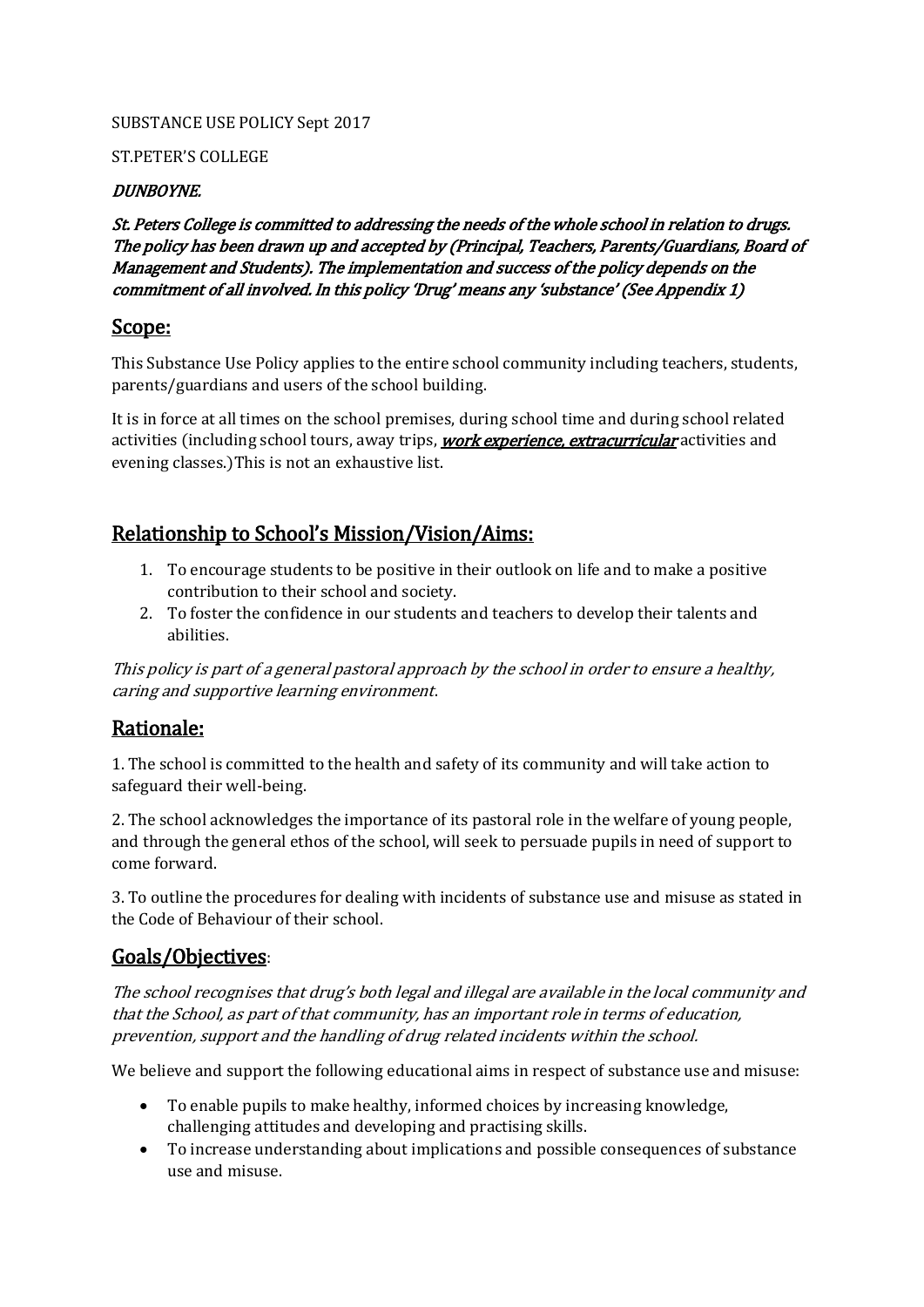- To encourage an understanding for those experiencing or likely to experience substance use and to encourage those students to seek professional help.
- To enable young people to identify sources of appropriate personal support within the school and locality.
- To make sure parents and guardians are aware of and support this policy

*These aims are fulfilled through aspects of the pupils' experiences in the taught curriculum and the informal curriculum and through opportunities for extra-curricular activities.*

### *Drug Education Programmes:*

The Social, Personal and Health Education Department will co-ordinate the teaching of substance use throughout the school. This will involve liaising with teachers of SPHE, Social Education, CSPE and Religion Education.

The school actively co-operates with external agencies.

### **Roles and Responsibilities:**

#### **(a) The Board of Management:**

- Board of Management supports and is committed to providing the training of teachers on matters of substance use.
- To ensure the policy is developed and evaluated over time.
- To approve the policy at a meeting of the board.
- To consider reports from the principal and relevant post holders on the implementation
- To decide on appropriate sanctions for the students found using, attempting to obtain or dealing alcohol or prohibited substances.

### **(b) Principal and Deputy Principal(s):**

The Principal or his/her nominee is responsible for dealing with substance abuse incidents arising in the school.

- To establish structures and procedures for the implementation of the policy.
- To monitor the implementation of the policy.
- To ensure that the policy is reviewed after *3 years*.
- All reports of abuse incidents or suspected incidents must be reported to the principal
- The Principal is responsible for all decisions regarding investigation of the incident.
- The Principal is responsible for keeping all relevant parties properly informed regarding investigation developments.
- The Principal is responsible for the secure and confidential storage of any written documentation and reports associated with an incident.
- The Principal is responsible for taking possession of any banned or prohibited substances and disposing of them via the relevant authorities.
- *Will, where deemed appropriate, make teachers and staff aware of any medications students may be using*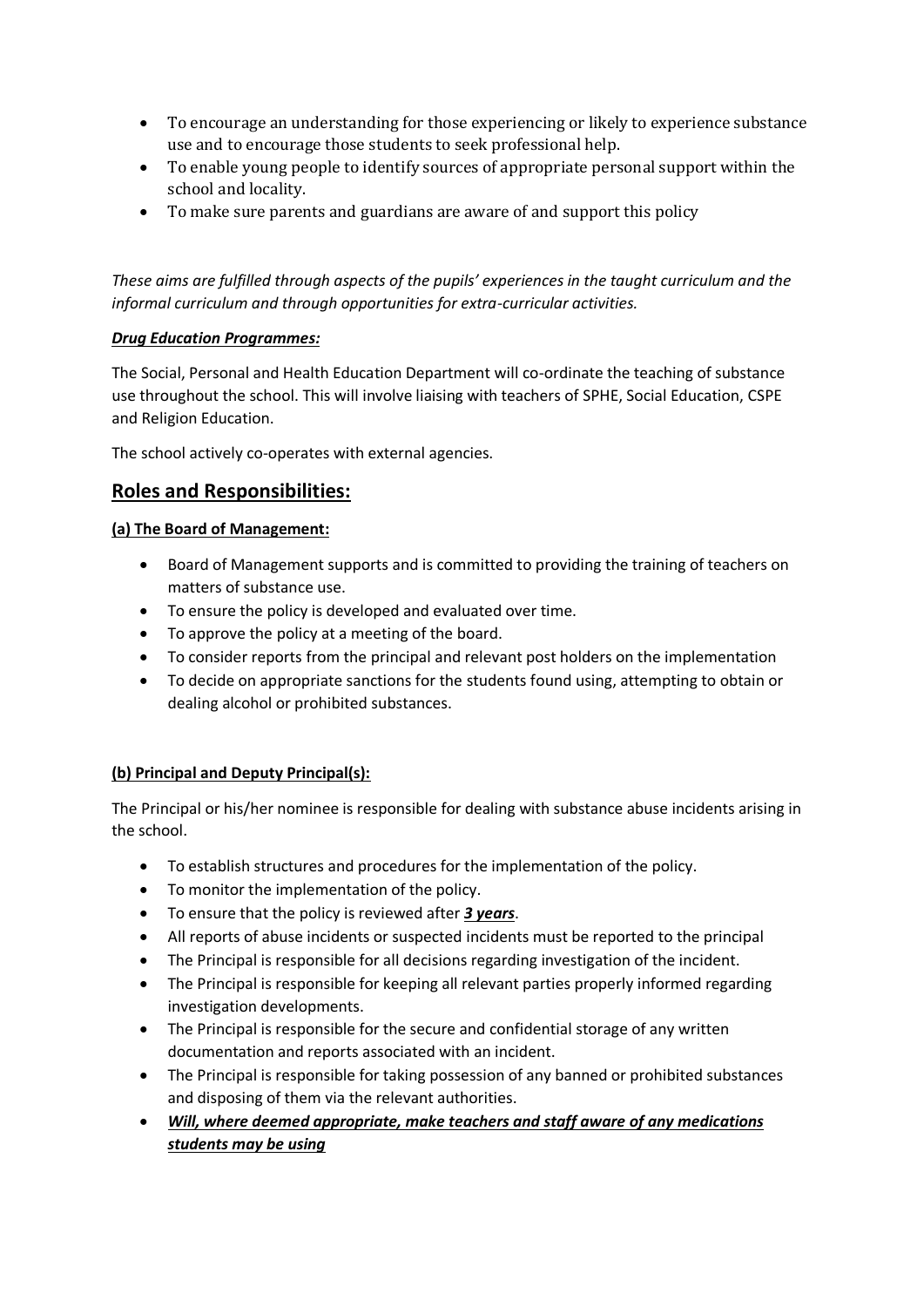The Principal/Deputy Principal are responsible for the provision of support and CPD to staff members in relation to such matters.

*The Principal will establish the nature and extent of activity of any student found selling or distributing substances. The student will then be referred to the Board of Management and the Gardaí.*

*In all cases where there is no immediate danger to the young person/s, it is important to take time to assess the situation before responding. Due care will be taken to discern between allegation, suspicion and direct evidence of drug use.*

#### **Parents and Guardians:**

Parents/Guardians are required to support school policy. Parents/Guardians are encouraged to attend school organised activities relating to substance use awareness.

### *Parents and Guardians are obliged to make the school authorities aware of any medications a student is using*

### **Teachers and Staff:**

Teachers and staff must be aware of the contents of this policy and realise that they may have the initial contact with substances user, and are required to control any given situation, pending notification and arrival of the relevant school authorities. At all times be aware of your own Health and Safety.

#### **Students:**

Alcohol and/or prohibited substances must not be used, bought or sold while on school property grounds, on school tours and activities or while wearing the school uniform.

Students must not encourage others to use alcohol or prohibited substances.

### **Monitoring Procedures and Sanctions:**

*It is important in all suspected or confirmed drug incidents that a limited number of people are involved in managing the incident.*

The following relate to the Substance Use Policy. The following procedures relate to any school activity, which includes all extra-curricular activities, school tours and coming/going to school. These procedures will be incorporated as part of the School's Rules and Regulations.

1. A student suspected of using or being under the influence of these substances will be reported to the Principal/Deputy, group leader.

2. The Principal will interview the student and an evaluation of the situation will be made. The Principal may consult with other members of staff. (See Appendix 3 Form on Drug Related Incident)

3. As a result of this interview, an opinion will be formed by the relevant leader as to the extent and nature of the problem presented by the student.

4. If the Principal is satisfied that there is a case to answer by the student, the following will take place: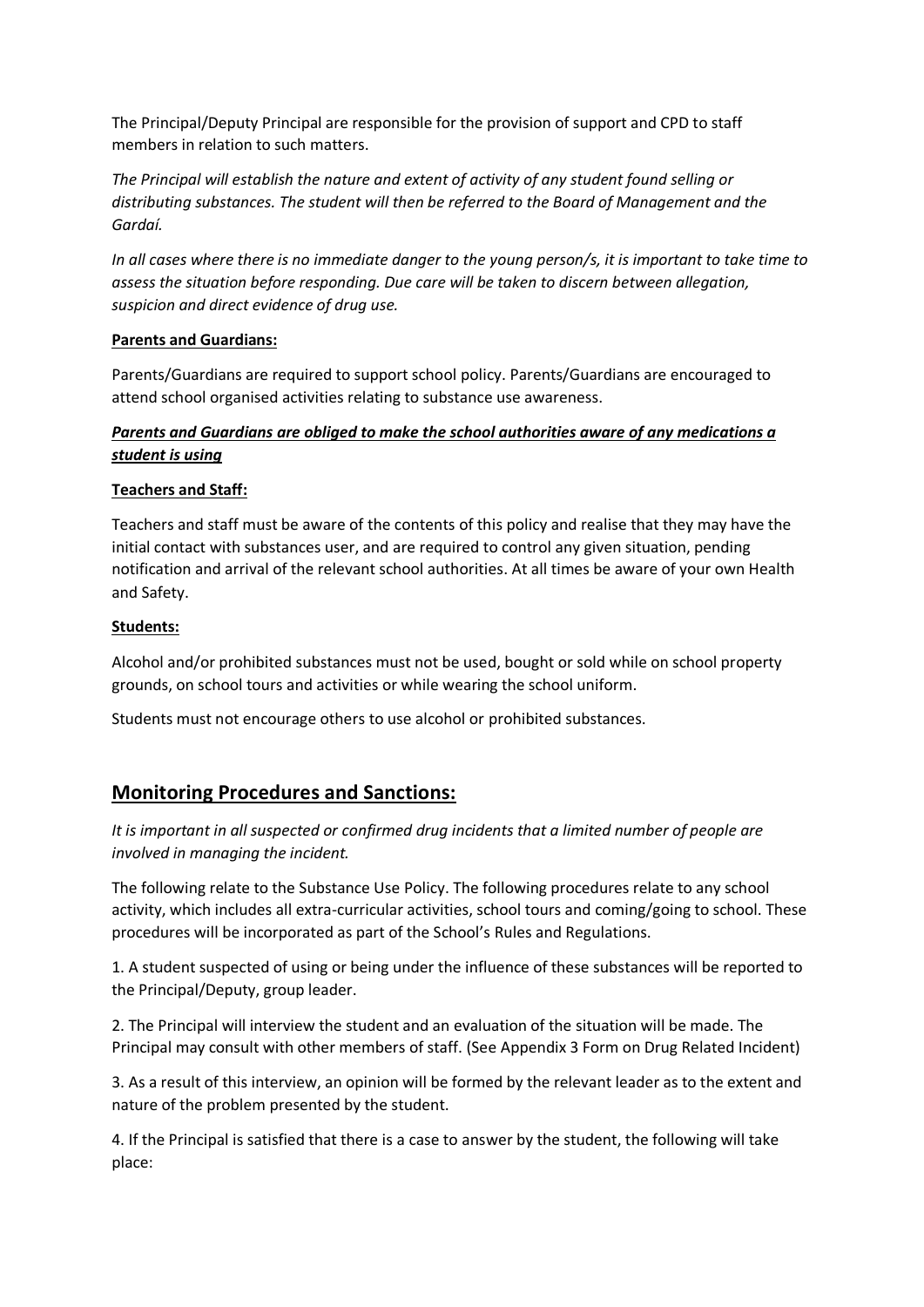### *a) The Student may be temporarily excluded, parents will be informed, and the Tusla will be informed.*

- b) A meeting will be arranged with student and parent(s)
- c) Gardaí may be informed
- 5. A student who accepts involvement with substances will receive the following help;
	- a) Will be placed on Ceannaire Report
	- b) Referred to School Counsellor.
	- c) May be requested to undergo drug testing before returning to class.
	- d) Ceannaire will review their situation on a continuous basis and report to Principal.
	- e) If a student re-offends the case will be referred to the BOM.

6. If a Student denies any involvement in the use of substances, but the Principal is unable to establish a case with certainty, the procedure in No 5 will be followed. If this student is found at any other time to be in breach of the school policy on substance use, the case will be referred to the BOM with a view to permanent exclusion form the School.

7. Any Student found selling or distributing such substances, will be referred to the Gardaí in the first instance, suspended from school and the case brought to the BOM with a view to permanent exclusion from the school.

- *These records will be maintained by the Principal or Deputy Principal and completed immediately following each relevant substance related incident.*
- It is the duty of teachers and staff of the school community to inform students that cannot offer total confidentiality regarding these matters.
- The School may be required to contact an appropriate outside authority/expert such as the Gardaí, Tusla, and Probation Service.

# **Counselling/Support.**

Students directly involved in a drug related incident will be offered the support of the school counselling service, who may refer to specialist external agencies if deemed appropriate.

Students, parents/guardians, or other members of the school community who wish to speak to someone about their own drug use are invited to approach any member of staff. Where voluntary, such disclosures are seen as a desire to seek help and will therefore not be subject to disciplinary consequences, but will be subject to the confidentiality policy outlined above.

# **Monitoring. Review and Evaluation.**

The procedures are reviewed by MAC every 3 years

MAC will refer this policy to all partners in education.

Timeframe.

To be circulated to the partners in education by January 2016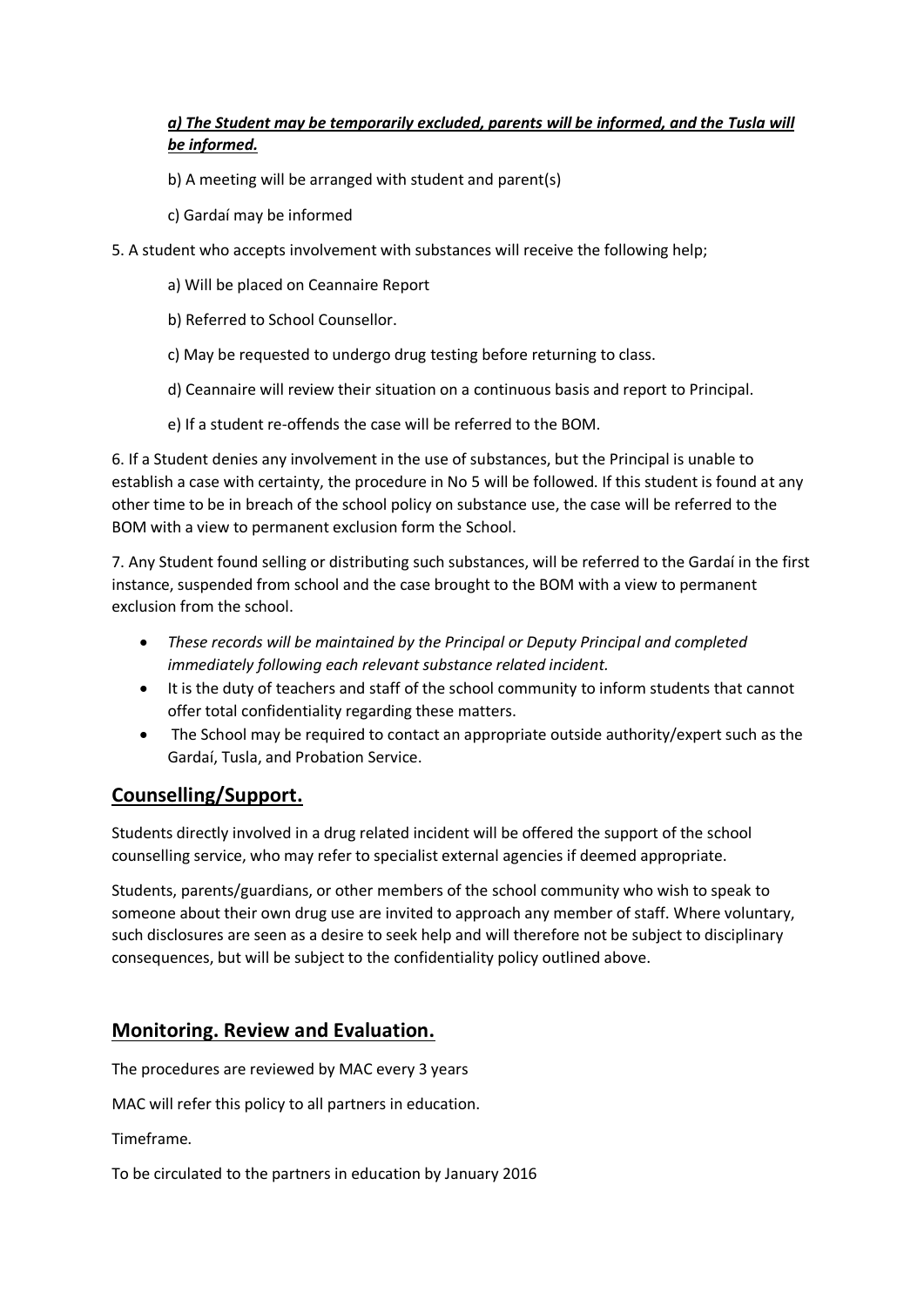To be implemented by January 2016

# **APPENDIX 1**

### Policy Content.

The term "Substance" as referred to in this policy is defined as being any chemical which alters how the body works or how the person behaves or feels .Prohibited substances may include but are limited to:

- Alcohol
- Tobacco
- Medicines.
- Illegal Drugs.
- Solvents e.g. glue, etc.
- Cleaning agents.
- Aerosols
- *E-Cigarettes*

### *This is not an exhaustive list.*

The use of properly prescribed drugs is excluded from this list, but parents/guardians of students taking prescribed medication should inform the school in writing of that fact, and any possible side effects the student my display.

# **Legal Context:**

To comply with the school's legal obligations.

- The education Act (1998) provides that schools promote the social and personal development of students and provide health education for them.
- The School aims to co-operate fully with the strategic plan adopted under the National Drugs Strategy 2001-2008 and made mandatory for school in Circular 18/02.
- Educational and Welfare Act 2000

This policy sets out the framework within which the whole school community manages issues relating to substance use.

# **Assessing a Substance Related Incidents.**

We acknowledge that in all situations involving drugs, there needs to be a balance between the needs of the student, and the needs of the school community, the reputation of the school and legal consideration.

Assessing a drug incident.

Drug incidents might involve the following (It is not an exhaustive list)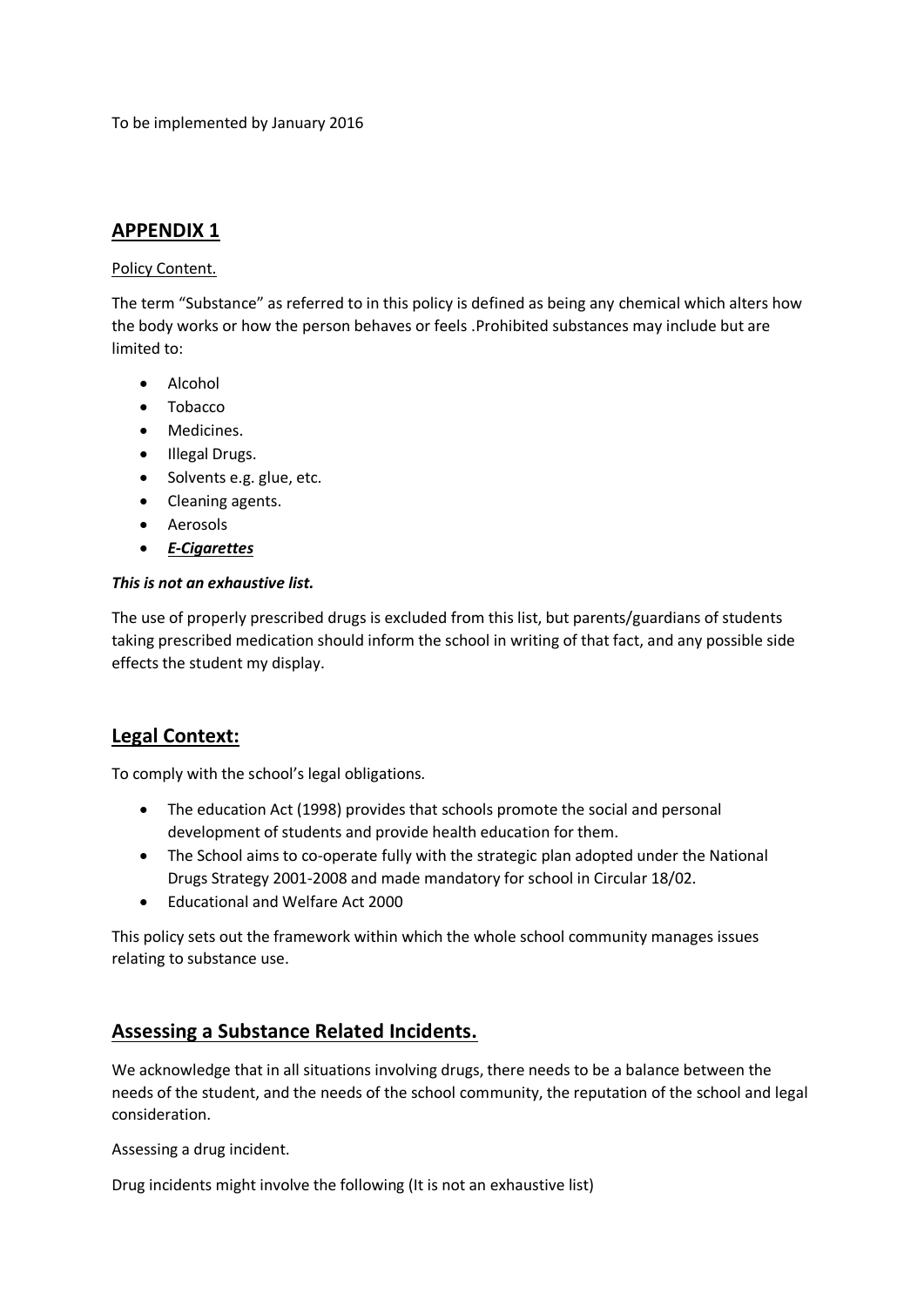- Drug related emergencies when the person may be unconscious.
- Possession of a legal/illegal drug on the school premises, on the way to or from school or on school related activity.
- Use of a prohibited substances\* on the school premises, on the way to or from school on a school related activity.
- Selling/supplying prohibited substances drugs on the school premises, on the way to or from school or on a school related activity.
- Intoxication/unusual behaviour. (see Appendix)
- Disclosure by another person/person seeking help from a member of staff.
- Legal/illegal drug paraphernalia found on school property.
- School grounds being used for drug activity.

### **APPENDIX 2**

# **Warning signs that a Student is abusing drugs**

Drug abusers often try to conceal their symptoms and downplay their problem. If you're worried that a student might be abusing drugs, look for the following warning signs:

#### **Physical warning signs of drug abuse**

Bloodshot eyes, pupils larger or smaller than usual. Changes in appetite or sleep patterns. Sudden weight loss or weight gain. Deterioration of physical appearance, personal grooming habits. Unusual smells on breath, body, or clothing. Tremors, slurred speech, or impaired coordination.

### **Behavioural signs of drug abuse**

Drop in attendance and performance at work or school. Unexplained need for money or financial problems. May borrow or steal to get it. Engaging in secretive or suspicious behaviours. Sudden change in friends, favourite hangouts, and hobbies. Frequently getting into trouble (fights, accidents, illegal activities).

### **Psychological warning signs of drug abuse**

Unexplained change in personality or attitude. Sudden mood swings, irritability, or angry outbursts. Periods of unusual hyperactivity, agitation, or giddiness. Lack of motivation; appears lethargic or "spaced out." Appears fearful, anxious, or paranoid, with no reason.

### **Warning Signs of Commonly Abused Drugs**

- Marijuana: Glassy, red eyes; loud talking, inappropriate laughter followed by sleepiness; loss of interest, motivation; weight gain or loss.
- Depressants (including Xanax, Valium, GHB): Contracted pupils; drunk-like; difficulty concentrating; clumsiness; poor judgment; slurred speech; sleepiness.
- Stimulants (including amphetamines, ectasy, cocaine, and crystal meth): Dilated pupils; hyperactivity; euphoria; irritability; anxiety; excessive talking followed by depression or excessive sleeping at odd times; may go long periods of time without eating or sleeping; weight loss; dry mouth and nose.
- Inhalants (glues, aerosols, vapours): Watery eyes; impaired vision, memory and thought; secretions from the nose or rashes around the nose and mouth; headaches and nausea;